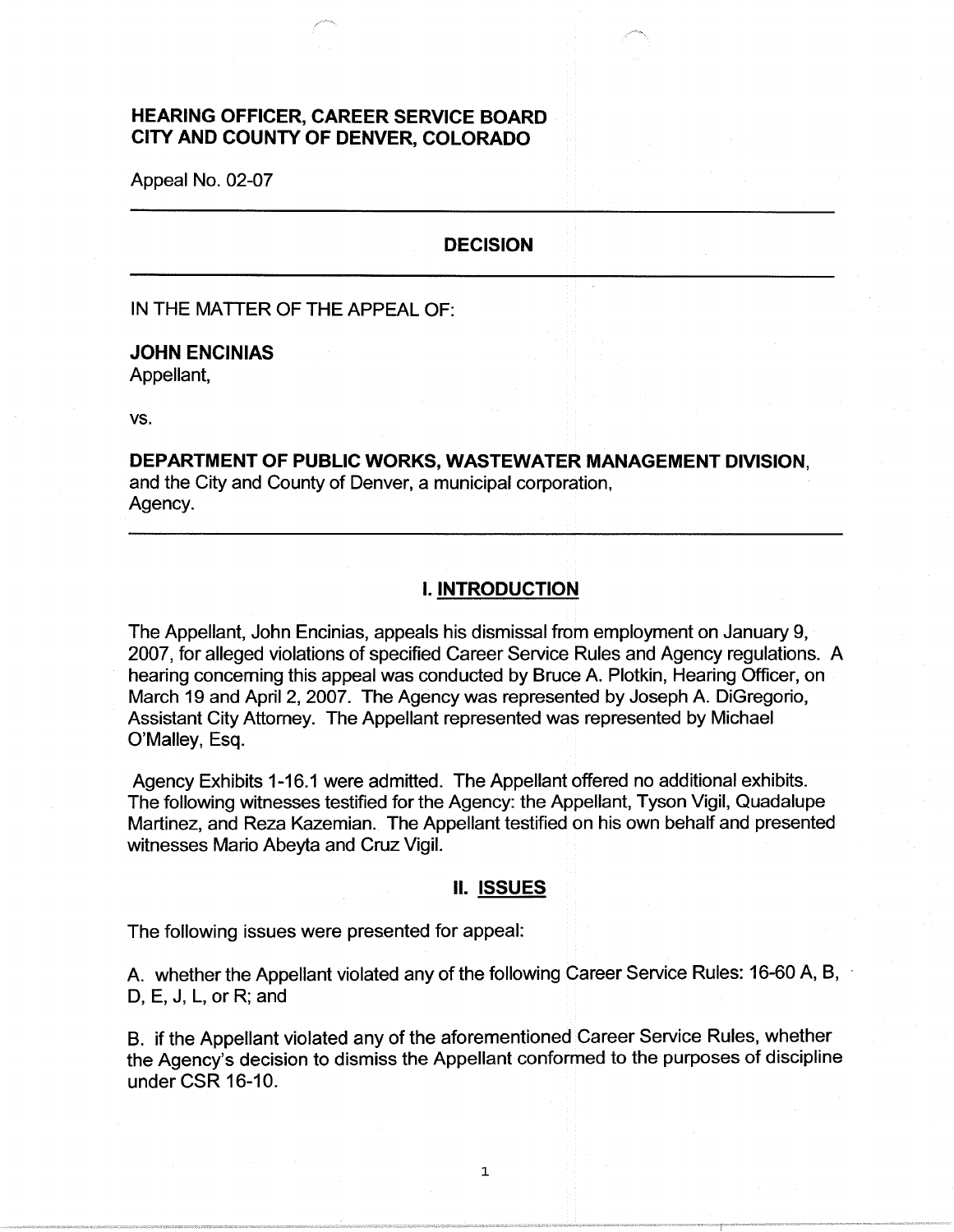#### Ill. **FINDINGS**

The following facts are not disputed. The Appellant was employed at the Agency as an Equipment Operator Specialist (EOS). His immediate supervisor was Tyson Vigil, his second level supervisor was Guadalupe Martinez. The disciplinary decision maker was Reza Kazemian. The Appellant's primary duties revolved around driving and operating various specialized trucks, including a vacuum combination truck, also referred to as a Vac-Flusher, a Mini-Vac, or a Catch Basin Cleaner. This vehicle combines the vacuuming and spraying functions of two other Agency vehicles, and is used to service Denver's storm drains, called "catch basins" (CBs). The regular vacuuming and cleaning of CBs prevent flooding at intersections. Vacuuming CBs, rather than flushing them, also prevents debris collected in the CB from entering the river system, in compliance with the federal Clean Water Act.

The vacuum removes debris around and inside the storm drain and stores it in a truckmounted chamber, while the sprayer loosens and washes out stuck or frozen debris which may then be vacuumed. The vacuum is powered by an auxiliary motor mounted behind the truck cab.

The Appellant's daily duties include filling out a vehicle inspection report to insure the needed equipment is on board and to check that the major systems function properly. [Exhibits 8-1, 10-1 ]. He also must submit a daily report which contains a space to mark the number of CBs completed that day. Every Tuesday, EOSs perform routine maintenance on their assigned vehicles before beginning their routes.

On December 6, 2006, the Appellant's work day was scheduled for 6:30 a.m. to 3:00 p.m. The temperature was below freezing. He was assigned a route to clean 39 catch basins (storm drains) near the Denver Tech Center using Catch Basin Cleaner #3913. Mario Abeyta, a Utility Worker, was assigned to assist the Appellant with manual labor.

A tracking system, which incorporates the Global Positioning System (GPS), records several functions for many Agency vehicles. The recorded measurements for #3913 include the location of the truck at 30-second intervals, whether the auxiliary motor switch is idling (on), and whether the vacuum is running. The Appellant first stopped at 6828 Quincy, a vacant area near, but not on, his assigned CB route. Cruz Vigil, who was assigned to assist the Appellant with traffic safety and control, arrived at 6828 Quincy in another Agency truck, a Power Flusher. The three employees remained at the Quincy location for 1 hour and 24 minutes, from 7:37 to 9:01 a.m., before proceeding to the designated CB route. Later, the Appellant's crew returned to 6828 Quincy for 41 minutes, from 10:14-10:55. The auxiliary motor for the vacuum operated a total of 14 minutes during the Appellant's shift on December 6. During that time the Appellant's crew vacuumed four or five CBs out of 23 he entered on his daily report.

Martinez, as is his custom, was conducting routine monitoring of Agency vehicles when he noticed #3913 was not moving for 1 hr. 24 minutes, so he had the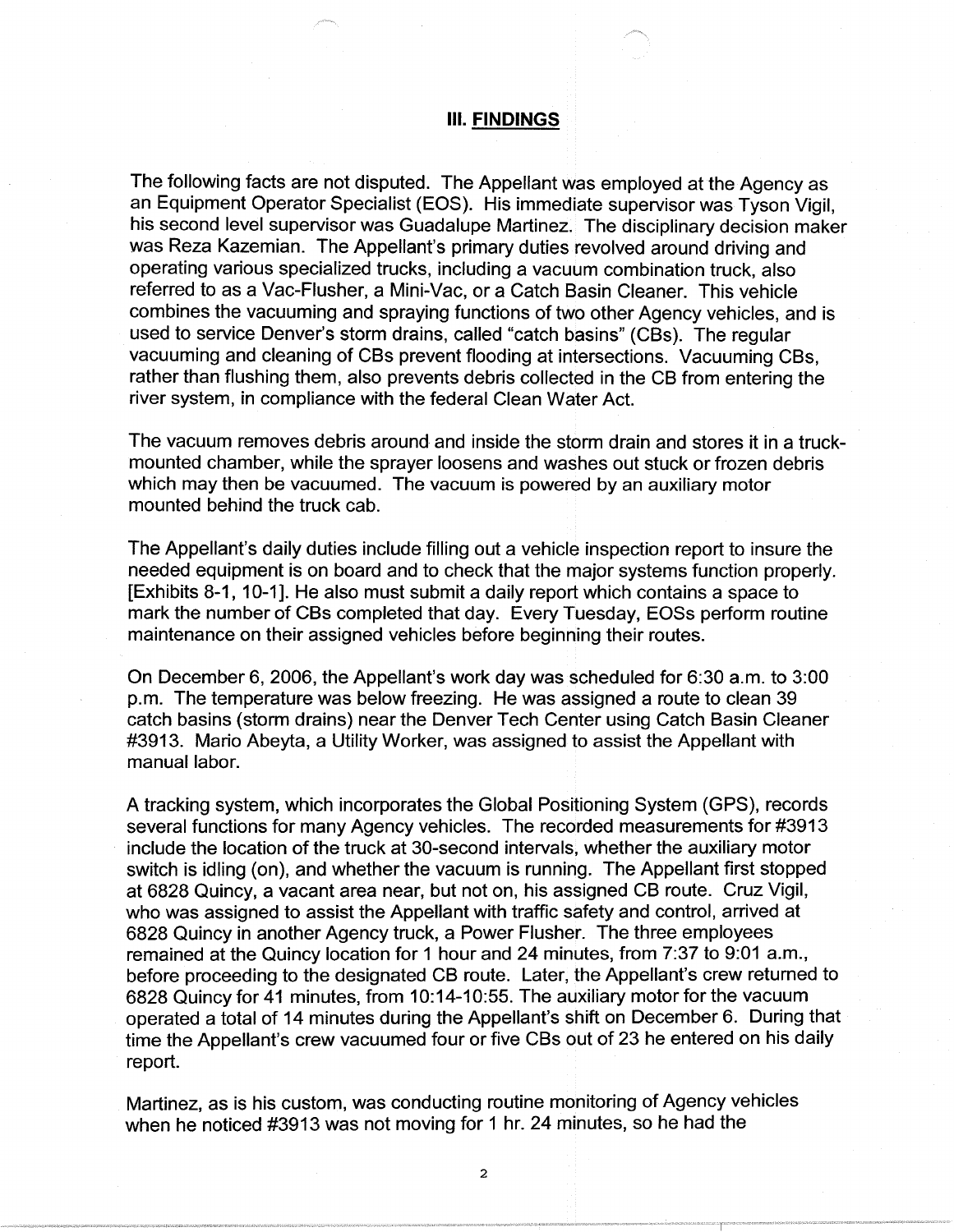Appellant's immediate supervisor, Tyson Vigil, call on the radio, but the Appellant did not answer. Martinez sent Vigil to investigate. Vigil was already on the way at 12:30 p.m. when the Appellant radioed. The Appellant told Vigil he had received a call concerning a family emergency and was on the way back to base to take leave for the rest of the day. When he arrived, he submitted his vehicle inspection report and daily report. On both reports, the Appellant indicated two problems with #3913: the auxiliary motor had difficulty starting, and an external speaker to the radio was missing and needed to be replaced. [Exhibit 10-2, Martinez cross-exam]. On the daily report the Appellant wrote "23" next to the space for CBs. [Exhibit 8-1]. He then took authorized leave from 1 :00 p.m. on.

Dubious of the Appellant's claim to have completed 23 CBs, since the vacuum registered "on" for only 14 minutes, Martinez directed Tyson Vigil, the Appellant's immediate supervisor, to re-trace the Appellant's December 6 route, take pictures of each CB, and report back regarding whether the reported CBs were clean. Vigil reported only four or five of the reported 23 CBs were actually cleaned.<sup>1</sup>Consequently, Martinez directed Vigil to have the Appellant view an aerial photograph of the December 6 route, and to circle which CBs he cleaned. The Appellant circled a total of 14 CBs. [Exhibit 12].

On December 26, 2006, the Agency sent a contemplation of discipline notice to the Appellant. Then on January 4, 2007, a pre-disciplinary meeting was convened. The Appellant appeared pro se and gave a statement. He acknowledged that on December 6 he was at 6828 Quincy for 1 hour 24 minutes.

The Agency issued its notice dismissing the Appellant on January 9, 2007, effective immediately. The Appellant perfected his appeal January 16, 2007.

## **IV. ANALYSIS**

#### **A. Jurisdiction and Review**

Jurisdiction is proper under CSR §19-10 A. 1 as a direct appeal of the Appellant's dismissal. I am required to conduct a de novo review, meaning to consider all the evidence as though no previous action had been taken. Turner v. Rossmiller, 532 P.2d 751 (Colo. App. 1975).

#### **B. Burden and Standard of Proof**

In a disciplinary appeal, the agency bears the burden of persuasion to prove the employee violated one or more cited sections of the Career Service Rules, and to prove the degree of discipline complied with CSR 16-20. The standard by which the Agency must prove its claims is a preponderance of the evidence.

<sup>1</sup> According to the Agency's Notice of Termination letter, Vigil claimed the Appellant cleaned 5 CBs, but later stated 4. At hearing, Martinez stated the Appellant cleaned only 2. The discrepancies may have been significant to show the Agency was not clear what constitutes a cleaned CB, but the Appellant did not pursue that line of questioning, and the evidence is otherwise not conclusive on this point.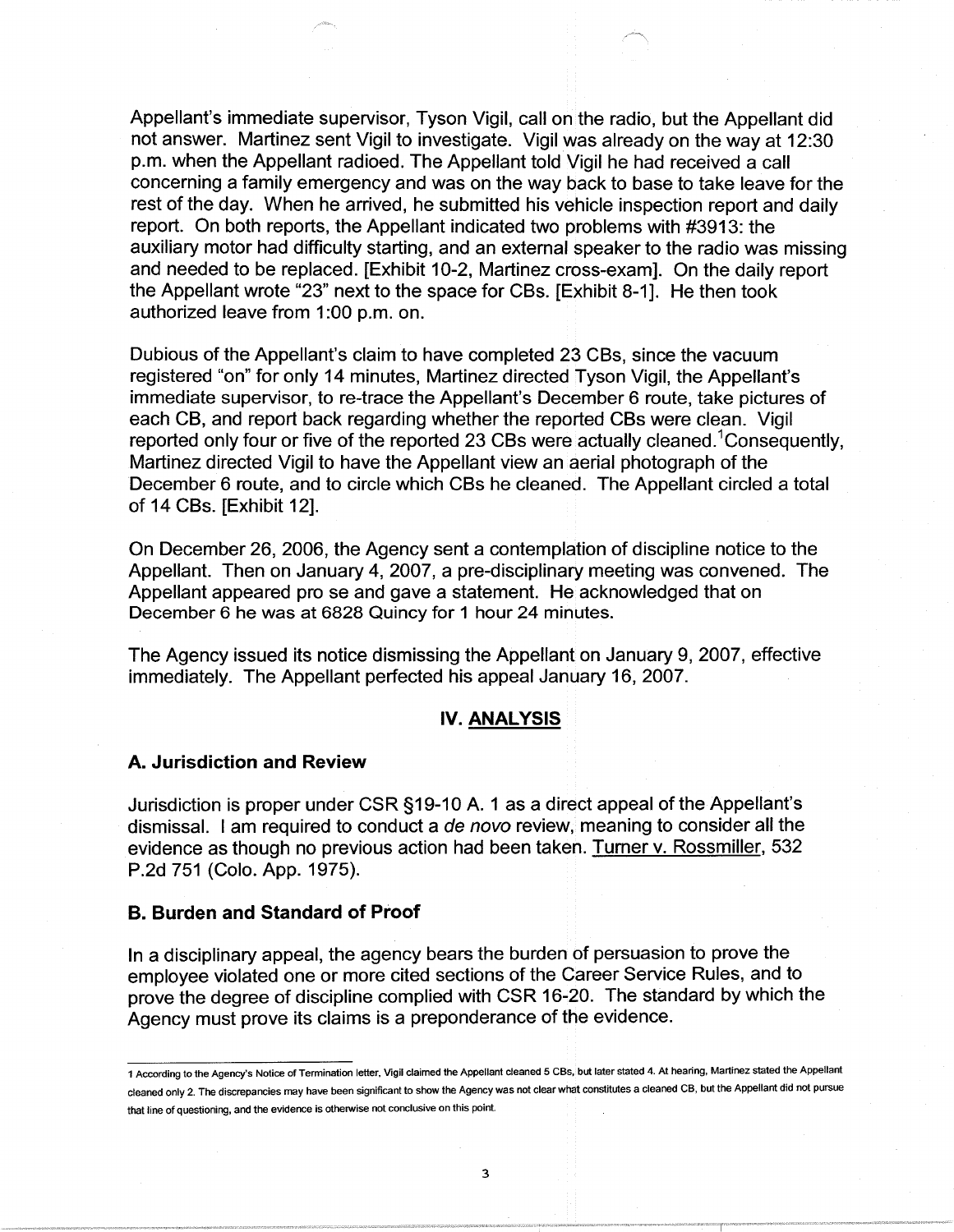# **C. Career Service Rule Violations**

The Agency dismissed the Appellant for two acts of misfeasance: for failing to clean catch basins assigned to him on December 6, and for filing a false report concerning the number of catch basins he cleaned. [Exhibit 2, Agency Opening Statement].<sup>2</sup> The Agency's case depends almost entirely upon one factual determination. Was the Agency's stated method for reporting completed CBs in the daily report clearly communicated to the Appellant by a preponderance of the evidence? If it was, then the Appellant's protestations concerning the details of cleaning amount to no more than irrelevant quibbling, and his December 6 CB count is dishonest. If the Agency did not clearly communicate its method for reporting completed CBs, then it may not hold the Appellant liable for failing his CB cleaning duty, nor may it hold the Appellant liable for dishonest reporting.

## **1. CSR 16-60 A. Neglect of duty.**

To sustain a violation under CSR 16-60 A), the Agency must establish the following by a preponderance of the evidence: 1) the Appellant had an important work duty; 2) the Appellant was heedless or unmindful of that duty; 3) no external cause prevented the Appellant's performance of that duty; 4) the Appellant's failure to execute his duty resulted in significant potential or actual harm. In re Martinez,\_CSA 30-06, 4-5 (Order 10/3/06). See also In re Simpleman, CSA 31-06 (Order 10/20/06). The Agency claimed the Appellant violated this rule by failing to clean the CBs assigned to him on December 6. [Martinez, Kazemian testimony 4/3/07, Tyson Vigil testimony 3/19/07, Exhibit 2-2]. It appears the Agency also claimed the Appellant violated this rule by failing to call in his vacuum motor malfunction. [Exhibit 2-2]. The Agency also appeared to claim the Appellant violated this rule by stopping at the Quincy St. location without performing any work there. The Appellant disputed his obligation to clean many of the CBs on his December 6 route, and disputed the Agency's count. He also disputed that he was obligated to call in for repairs he can effectuate himself.

a. First important work duty: CB accounting in the daily report. The critical issue is whether the Agency communicated to the Appellant a method for counting CBs on the daily report. All three Agency supervisors testified a CB may be counted on the daily report only after cleaning around and inside it, even if there is little or no debris. [Tyson Vigil, Martinez, Kazemian testimony]. Kazemian said there is no "drive-by cleaning." [Kazemian testimony 4/3/07]. Tyson Vigil stated, and Kazemian affirmed, Exhibit 9 is the directive that explains the procedure for counting CBs on the daily report. [Tyson Vigil cross exam 3/19/07, Kazemian cross exam 4/3/07].

There are several problems with the Agency's contention. First, the procedure in Exhibit 9 refers to two vehicles which are different from the one the Appellant drove on December  $6<sup>3</sup>$  and it is unknown if the Exhibit 9 procedure applied to the Appellant's

3 Exhibit g refers to "VAC-ALL" and "POWER-FLUSHER." vehicles. The evidence was clear a Power-Flusher serves a substantially different function than a CB

<sup>2</sup> The Agency's Notice of Termination letter stated the Appellant did not provide a reason at the pre-disciplinary meeting for a stop of 1 hr. 29 minutes on December 5 at the same location where he stopped for 1 hr. 24 minutes the following day. However it was unclear if the Agency was making a claim based upon the December 5th stop. Then, at hearing, the Agency appeared not to pursue the December 5 stop as only one perfunctory question was asked concerning it. [Appellant testimony].

<sup>4</sup>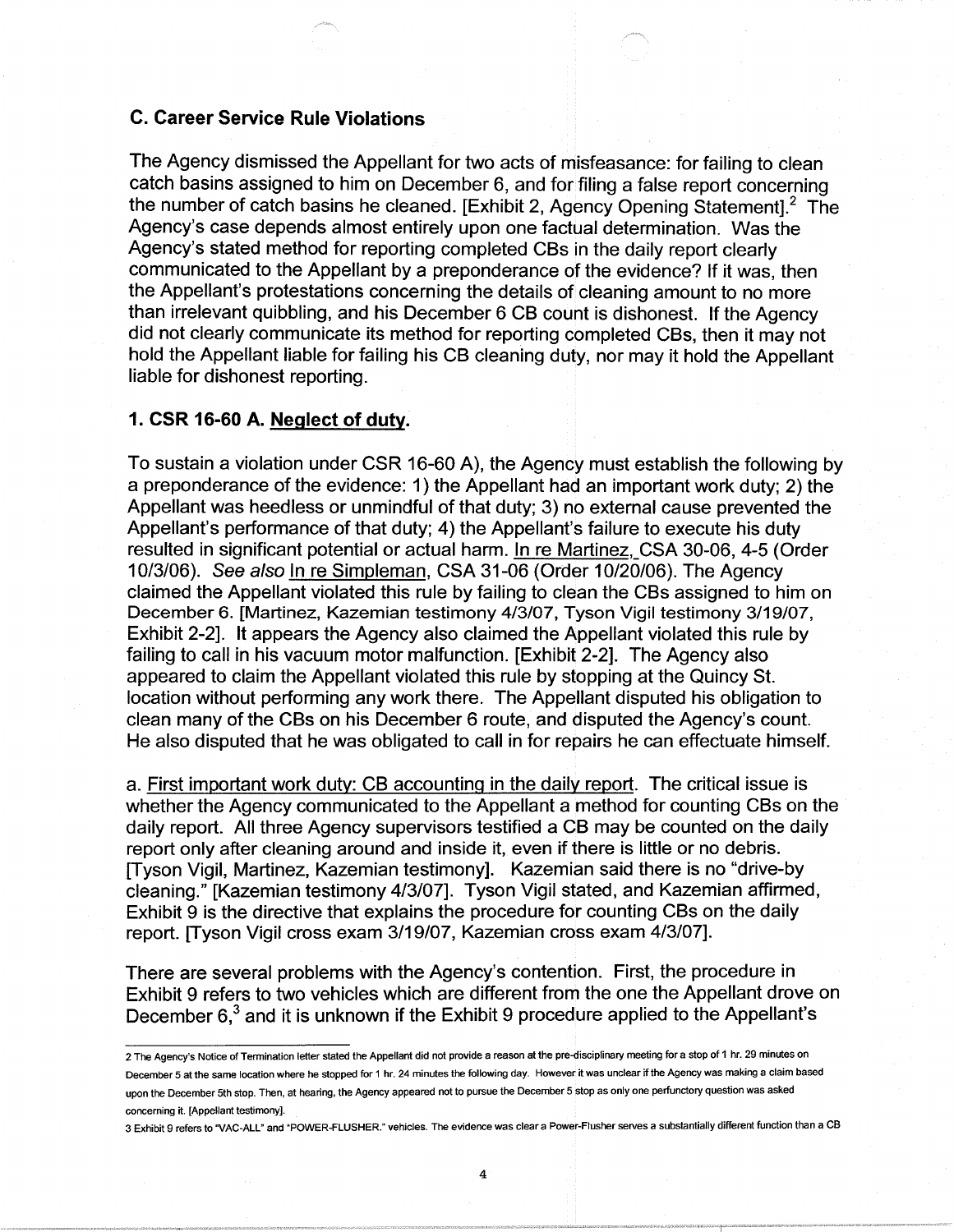vehicle. Second, the procedure in Exhibit 9 refers to cleaning of siphons, and it is also unknown if the procedure is the same for catch basins. $4$  Third, even assuming siphons and CBs were similar, Exhibit 9 describes the procedure to clean a siphon, but does not answer the question when to count it on the daily report. What if a CB is already clean? What if construction tarpaulins surround it?<sup>5</sup> An agency is free to create and implement regulations, but it must communicate those standards in a meaningful way to those bound by them. The Agency did not do so here. Martinez vaguely stated he believed he talked about the daily report standard in a meeting of supervisors "about a year ago," [Martinez cross-exam 4/3/07], and his testimony was exceedingly confusing as to how Exhibit 9 applied to the Appellant's obligation to fill out his daily report. Id and [Martinez testimony]. Similarly, Kazemian referred obliquely to a meeting where the directive regarding counting CBs may have been discussed. He also acknowledged that his directive is passed down to the EOSs only if the first-line supervisor tells them. [See Appendix A]. He did not know if this directive was passed on to the Appellant.

On the other hand, Cruz Vigil and Abeyta testified with certainty there is no set procedure for counting CBs on the daily report, either by written or oral instruction. Abeyta stated "everyone I've ever worked with, if there's a big rain storm or, you know, if they're washed out already, we count 'em. We don't have to clean 'em. There's nothing left for us to do." [Abeyta testimony 4/3/07]. They also testified they count CBs containing frozen debris without cleaning them. The Agency did not challenge the credibility of Abeyta and Cruz Vigil. I find they were as credible as the Agency's witnesses.

Tyson Vigil replied grates need to be cleaned, and basins vacuumed no matter how clean they appear, and frozen debris needs to be broken up by sledge hammer or pry bar. [Tyson Vigil testimony 3/19/07]. Vigil's statement was refuted by those who perform the work, the Appellant, Abeyta and Cruz Vigil. There was no evidence Tyson Vigil's directive was clearly communicated, in writing or otherwise, to EOSs generally, or to the Appellant particularly. Abeyta credibly testified no one ever instructed him to break up frozen debris inside the CB. "We just wait for it to unfreeze and let mother nature clean it out itself. If it rains, it'll wash [the debris] down the pipe, as long as the pipe's open." Abeyta stated he has served a number of EOSs and if CBs appear to be clean when they arrive, all EOSs count CBs on their reports without cleaning them. Id. Cruz Vigil credibly testified he was experienced in CB cleaning, and his practice was to count CBs which he deemed clean without re-cleaning them. [Cruz Vigil testimony].

In addition, the Appellant stated his vehicle and personnel were not equipped to climb into the deeper CBs. The Agency's response, that the Appellant was equipped with a

cleaner. Cruz Vigil drove a Power-Flusher on Dec. 6 but it served merely as transportation and a traffic control device that day. That the ·vac-AII" serves a different function than a CB cleaner was also evident in Exhibit 9. "[T]he Vac-AII ... deals with the cleaning of siphons." In addition, the daily report, Exhibit 8-1, contains one space for reporting sets of siphons and a different space for reporting CBs, indicating a difference between the function of the vehicles. 4 Kazemian's testimony gave reason to distinguish the procedures. He stated siphons hold water, while CBs hold only debris, and siphons may require significantly more time to pump. [Kazemian testimony 4/3/07).

<sup>5</sup> Private contractors cover CBs near their construction sites with tarpaulins to prevent construction debris from entering and clogging CBs. See, e.g.,. photographs 4, 5, and 20 in Exhibit 13. The Agency acknowledge if CBs are covered by such tarpaulins, the EOS is not required to clean them, but it remained unclear whether these CBs are to be counted on the daily report.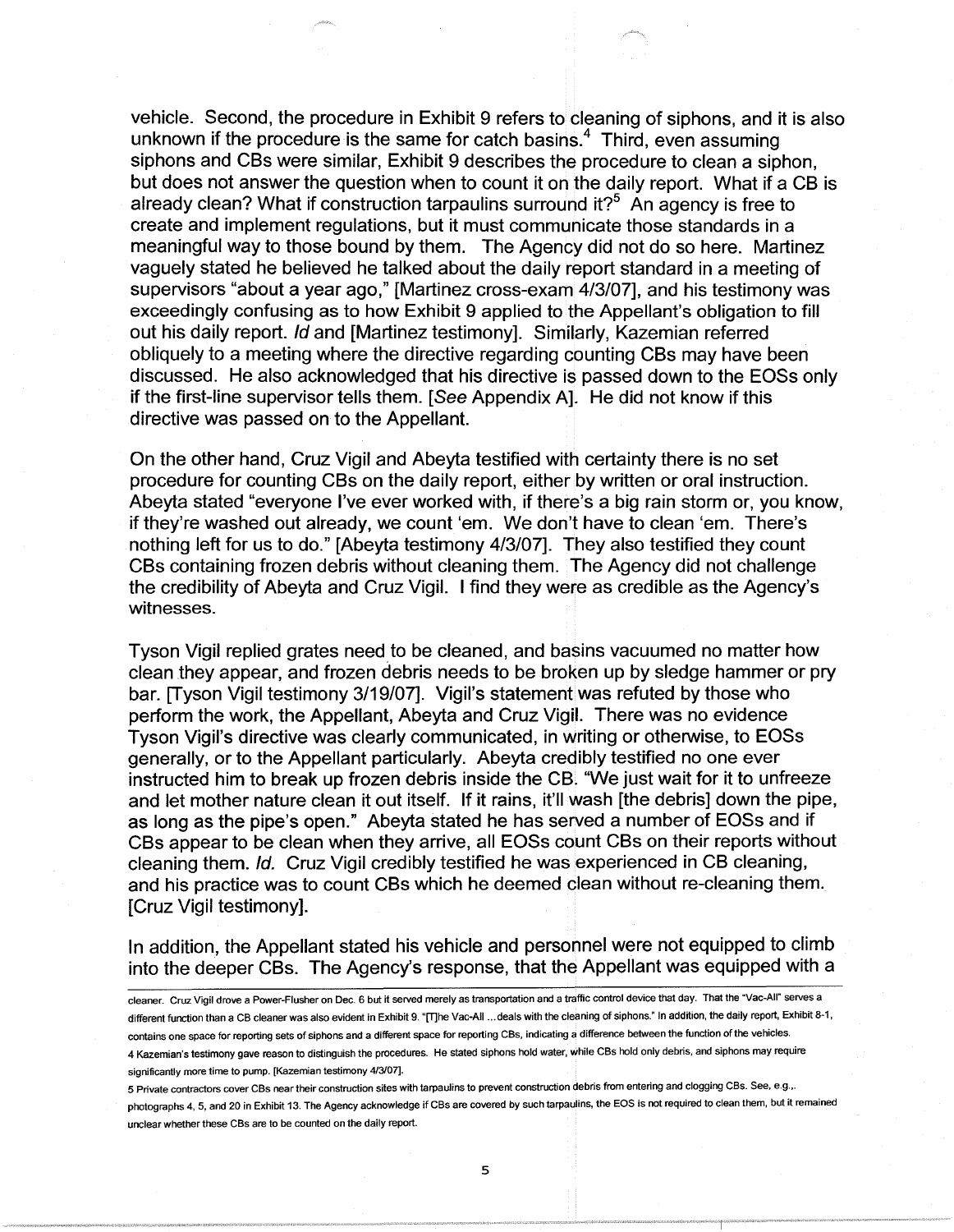breaker bar, and should have had Abeyta climb down into the basin and break up frozen debris was not more convincing than the Appellant's testimony that they were ill-equipped to do so and lacked appropriate safety gear for accessing deep CBs.

The Agency claimed Exhibit 13 photographs, taken by Tyson Vigil the following day, were self-evident proof of the Appellant's failure to clean most of the CBs he counted in his daily report on December 6. Some of the photographs, for example ## 4, 5, and 20 were CBs in construction zones which the Agency acknowledged were not required to be cleaned (or counted?). [Tyson Vigil testimony 3/19/07, Kazemian testimony 4/3/07]. Other photos showed snow, ice or debris on or inside CBs, e.g., ## 11, 12, 15, 16, 25, 29, 30, 34, and 39, but it remains unproven whether the debris was frozen, and if so, whether the Appellant could or was bound by agency rule to break it up and vacuum it. Abyeta and Cruz Vigil credibly testified they were never so instructed, and credibly testified they know of no such requirement. Other photographs display CBs which could be interpreted either as clean or not, e.g. ## 2, 3, 6, 7, 13, 14, 17, 18, 19, 24, 25, 26, 27, 32, 35, and 38. At best, the photographs are inconclusive.

Finally, the Agency represented the Appellant knew or should have known his duty to report only those CBs he vacuumed, based upon "common knowledge" and based upon his experience. [Tyson Vigil cross exam 3/19/07, Kazemian testimony 4/3/07]. The Appellant did not dispute how to clean a CB, but disputed whether an alreadyclean CB needs to be re-cleaned, and whether construction-zone CBs are counted on the daily report. Abeyta and Cruz Vigil supported the Appellant's contention that there is no "common knowledge" concerning whether already-clean CBs and constructionzone CBs are to be counted. Both have regularly worked on crews where such CBs are counted on the daily report. [Abeyta and Cruz Vigil testimony]. Because the credibility of these witnesses was not challenged and their testimony contradicted that of the Agency witnesses, the Agency failed to prove its "common knowledge" claim by a preponderance of the evidence.

b. Second important work duty: to check for and call in for repairs. The Agency also claimed the Appellant had a duty to check the auxiliary motor before leaving the yard, but the Appellant and his witnesses credibly disagreed. Without additional evidence, the Agency failed to prove this claim.

Similarly, the Agency apparently alleged the Appellant failed his duty to call his supervisor if there was a problem with the auxiliary motor discovered in the field. Tyson Vigil testified the Appellant was obligated under Agency policy to report any vehicle problems in the field to him or to the fleet coordinator immediately. [Tyson Vigil testimony 3/19/07]. He also stated Agency policy requires if a vehicle is not operable for one half hour or one hour, the EOS is to notify him so that he can make necessary adjustments to the schedule. Id. It remained unclear how or which of these requirements is communicated to EOSs, or even if the Agency intended these allegations as a CSR violation. See Conclusions, infra.

6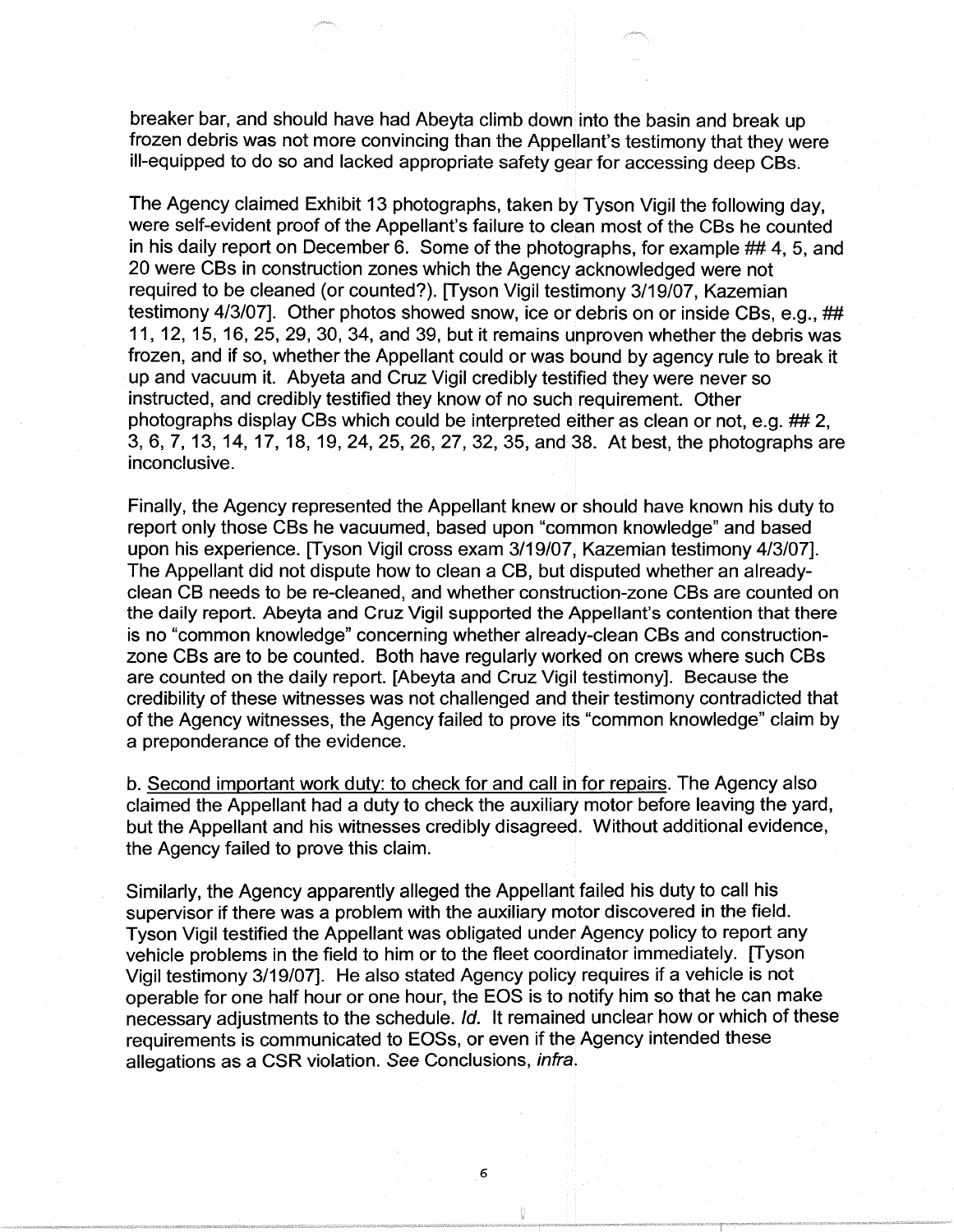Cruz Vigil agreed with the Appellant that there is no directive to call in every repair. He stated "I'm not aware of any [such] policy, no. I mean, we're out there, and [if] the truck needs to be fixed, and you can fix it, then you fix it. If not, then you call a mechanic." [Cruz Vigil testimony]. When asked whether he would take "an extended time" to fix a mechanical problem, Cruz Vigil stated "if I knew what I was doing, I'd stay until I fixed it, yeah." [Cruz Vigil cross exam]. This testimony was as convincing as the Agency's vague "policy" to call in vehicle problems.

c. Third important work duty: to work while on the clock. The Agency alleged the Appellant was not doing any work while at 6828 Quincy. [Exhibit 2]. Its evidence for this proposition was twofold: GPS readings indicating the vacuum was not running; and the location of 6828 Quincy was not on the assigned route. The vacuum issue was decided above. As for the location, a review of Exhibit 12-6.1 affirms the location was not part of the Appellant's assigned CB route, but the exhibit also shows it was nearby. Cruz Vigil credibly explained there was nothing unusual about the Quincy St. rendezvous with the Appellant, particularly since the CB route is on heavily traveled roads.

In summary: Exhibit 9 does not establish when to count a CB; the Agency failed to establish whether it communicated an order to the Appellant whether already-clean CBs and whether construction-zone CBs may be counted on the daily report; the Agency failed to establish a "common knowledge" obligation as regards counting CBs in the daily report, nor did the Agency establish the Appellant's experience would be reason to know which CBs may be counted; the Appellant presented a credible, alternate explanation for his rendezvous at a vacant area not on his CB route. For these reasons, the Agency failed to establish the Appellant was under a duty to count only those CBs he actually cleaned and vacuumed on December 6, 2007, and therefore failed to sustain a violation under CSR 16-60 A.

# **2. CSR 16-60 B. Carelessness in performance of duties and responsibilities.**

Kazemian testified he found the Appellant in violation of this rule for the same reasons as for CSR 16-60 A., Neglect of duty, above. For the same reasons as were found, above, the Agency failed to prove the Appellant violated this rule by a preponderance of the evidence.

# **3. CSR 16-60 D. Unauthorized operation or use of any vehicles, machines, or equipment of the City, or of any entity having a contract with the City, including, but not limited to, the unauthorized use of the internet, e-mail or telephones.**

It was not clear from the evidence how the Agency believed the Appellant violated this rule. Kazemian explained his basis for all other violations, but did not address this one. Other evidence indicates the Agency believed the Appellant was not working on

7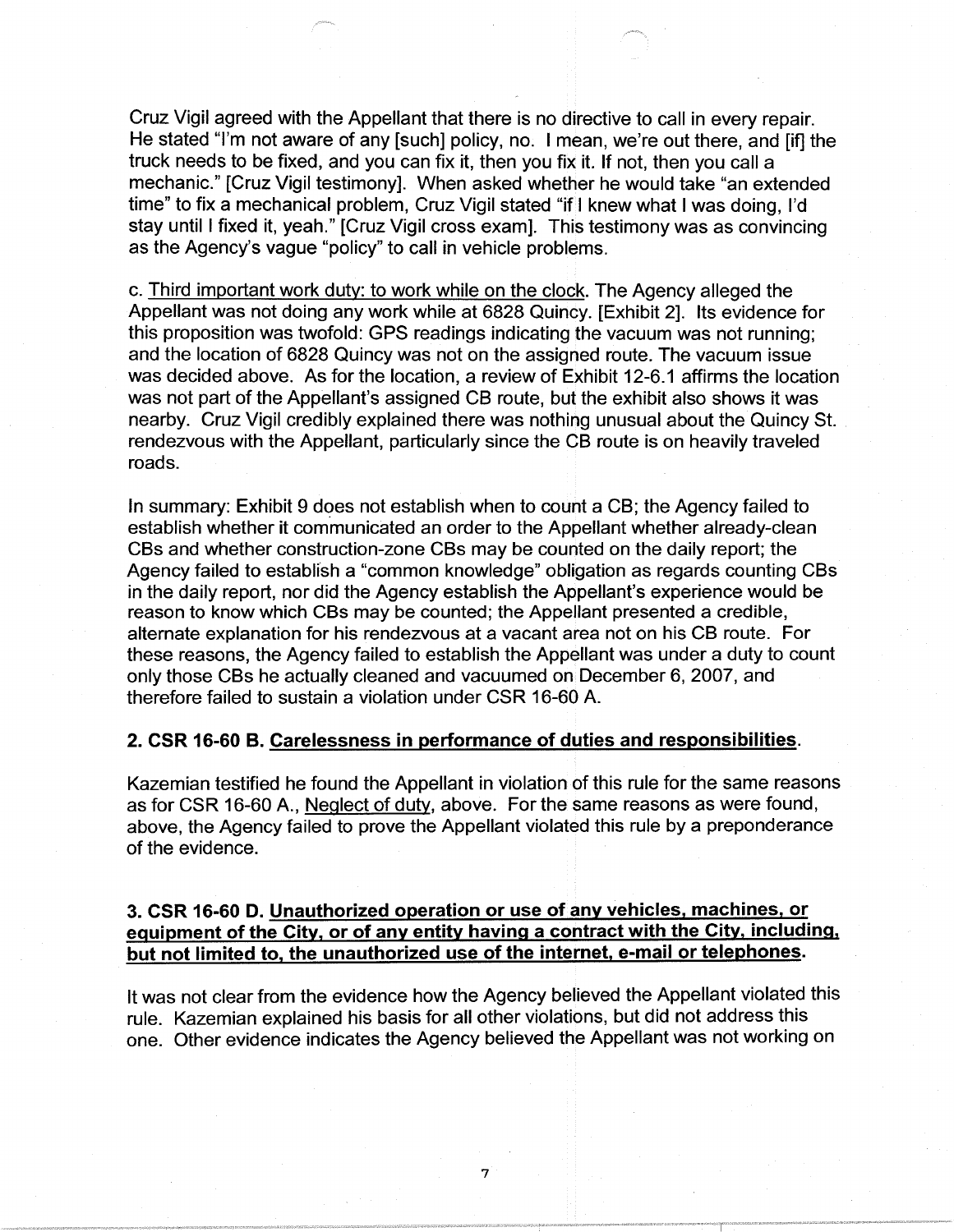his truck during the two stops at 6828 Quincy on December 6, but it is not clear what unauthorized operation or use of the truck the Agency claims. This claim fails for lack of proof.

## **4. CSR 16-60 E. Any act of dishonesty, which may include, but is not limited to:**

### **1. Altering or falsifying official records or examinations;**

The Agency claims the Appellant intentionally misrepresented, on his daily work report, the number of CBs he cleaned on December 6. For reasons established above at CSR 16-60 A., Neglect of duty. the Agency failed to prove the Appellant falsified his daily work report for December 6.

# **3. Lying to superiors or falsifying records with respect to official duties, including work duties, disciplinary actions, or false reporting of work hours.**

The evidence points to three factual bases for the Agency's claim under this rule: the Appellant's stated reason for his 1 hour 24 minute stop at Quincy St. on December 6, his subsequent 41 minute stop at the same location, and the number of CBs he claimed on his daily report December 6. The false reporting has already been found not proven for reasons stated immediately above, and under CSR 16-60 A., Neglect of duty.

The 1 hour 24 minute stop. The Agency claimed the Appellant was dishonest about his activities during the 1 hour and 24 minutes that he spent at 6828 Quincy between 7:37 and 9:01 a.m. on December 6. [Exhibit 2, Exhibit 7-8]. The Appellant replied he was attempting to service the auxiliary motor during that time. Both Abeyta and Cruz Vigil supported the Appellant's claim. The Agency failed, as stated above, to prove these witnesses were unreliable.

The Agency also contended the Appellant's failure to submit his pre-trip report until the end of the day was evidence of his intent to falsify it. If the Agency had proven EOSs are required to submit their pre-trip reports before leaving the yards for their routes, that evidence would have carried some weight toward such an inference, but the Agency did not prove there is such a requirement. For these reasons, the Agency failed to prove the Appellant violated this rule by misstating the reason for his 1 hour 24 minute stop.

The 41 minute stop. The Agency's claim here is similar to the claim immediately above, that the Appellant's explanation for his 41 minute stop, between 10:14 a.m. and 10:55 a.m. on December 6, was dishonest. The Appellant explained he stopped for 41 minutes at Quincy St. in order to do paperwork and in order to reconnoiter whether CBs along the afternoon route needed to be cleaned. He explained he walked rather than drove his truck there so as not to create a traffic hazard due to the high volume of traffic.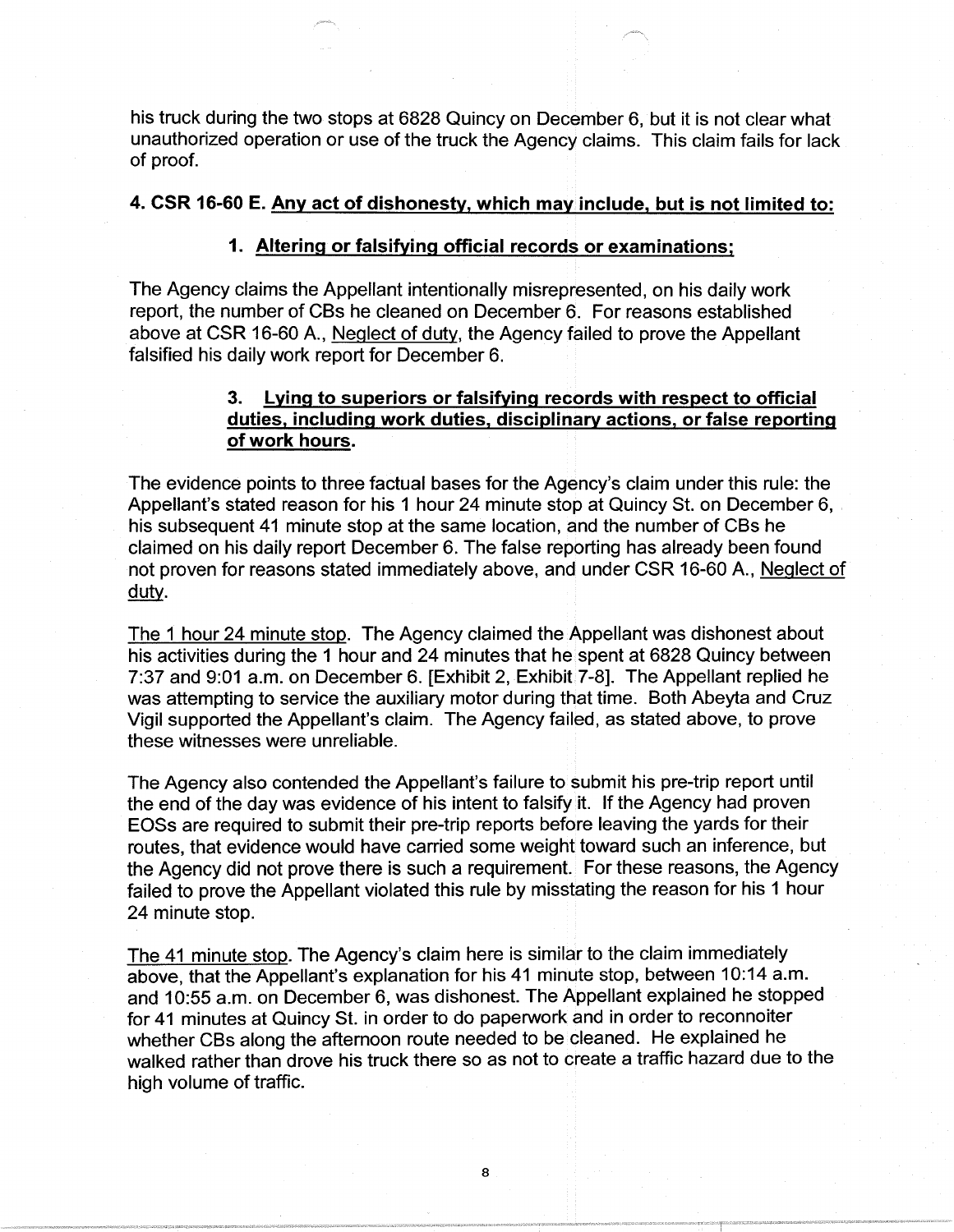While the Quincy location may have served as a logical rendezvous for the first stop of the day, the Appellant's explanation for the second stop at the same location is far less compelling. His reasons do not comport with the facts. The Quincy St. address is at least five blocks from the nearest point of the CB route for 12/6, [see Exhibit 12-6.1]. Also, Cruz Vigil was assigned to the Appellant for the specific purpose of controlling traffic. Both trucks were equipped with cones and flashing lights for the express purpose of traffic safety. If the Appellant found CBs in need of cleaning, he would then have to walk back 5 or more blocks in order to drive the vehicles to the CBs to clean them anyway. There is no logic in this scenario, unless the Appellant was expecting to find only clean CBs. That explanation defies the purpose for the reconnaissance, to see IF the CBs needed to be cleaned. In addition, the Appellant's witnesses, unlike their testimony concerning the 1 hr. 24 minute stop, were oddly silent about the subsequent 41 minute stop. These facts make the Appellant's explanation for his 41 minute stop unreasonable. In the absence of a credible, alternative explanation by the Appellant, the Agency's claim, that the Appellant was dishonest about the reason for the 41 minute stop, is proven by a preponderance of the evidence.

# **5. CSR 16-60 J. Failing to comply with the lawful orders of an authorized supervisor or failing to do assigned work which the employee is capable of performing.**

This rule defines two distinct violations, one for disobedience to a direct order and another for failure to perform. There are several important distinctions between the "failing to comply" portion of this rule and CSR 16-60 L. (failure to observe a written departmental or agency regulation, policy or rule), and CSR 16-60 K (failing to meet established standards of performance). First, the phrase "failing to comply" requires a specific order from a supervisor directed to a specific employee, rather than a preexisting written departmental regulation, policy or rule. [See In re Espinoza, CSA 30- 05, 3 (1/11/06) (Undersheriff's statement that all department regulations are also his direct orders insufficient basis under this rule) ( decided under prior rule CSR 16-50 A. 7))]. Second, the order may be either oral or written, whereas CSR 16-60 K. and L. require a written standard only. Third, the failure to comply may be either intentional or unintentional disobedience.

Tyson Vigil, the Appellant's supervisor, gave the Appellant a specific order, on December 6, to cover a specific Vac-Flusher route. [Exhibit 8-1]. The "lawful order" requirement is therefore established. However, for reasons as stated above at IV C. 1, the Agency failed to prove what number of CBs on the daily report accurately describes compliance with the directive.

The second phrase, "failing to do assigned work which the employee is capable of performing" contains two elements, assigned work and the capability of performing it. The Agency appears to claim the Appellant violated both parts of the rule by his failure to clean all CBs assigned to him on December 6, and by his ample experience as an EOS, allegedly proving he was capable of the task. This claim fails because the assignment, to clean each grate and basin whether or not already cleaned or covered by a tarp, was not proven by a preponderance of the evidence.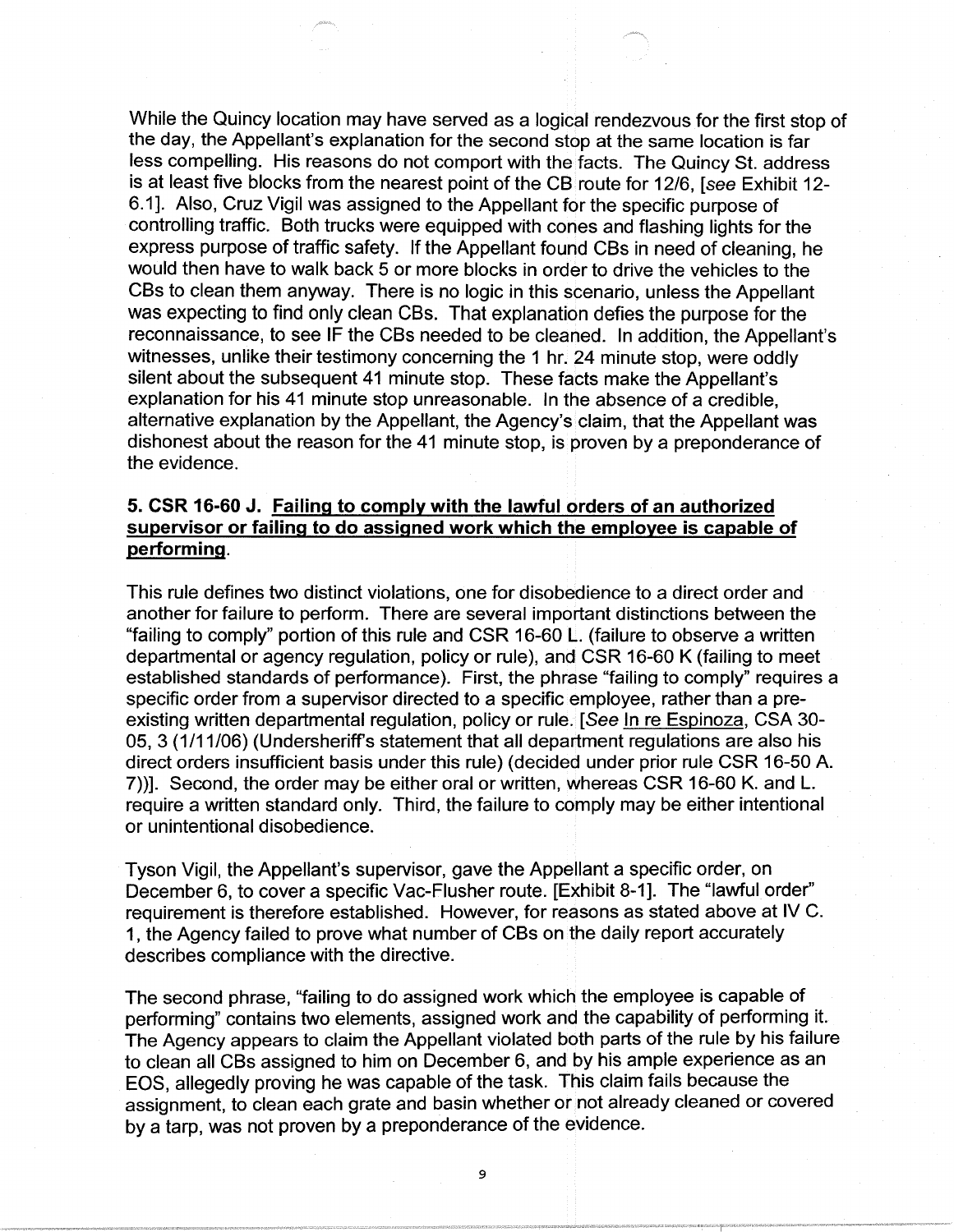# **6. CSR 16-60 L. Failure to observe written departmental or agency regulations, policies or rules.**

### **1. Work Place Environment**

**The success of Public Works depends on employees who establish and maintain a proper business atmosphere. This includes maintaining a high level of customer service, and respect for co-workers and citizens.** 

Kazemian did not address this rule violation, and the Agency's other evidence does not make it clear by a preponderance of the evidence how the Appellant allegedly violated it. Therefore, this claim fails.

## **I. Employees Away from the Shop or Office**

**Employees working away from their shop or office must keep their supervisors advised of their locations at appropriate intervals as established by Agencys or Divisions. Employees assigned pagers and radios are required to respond when paged or called on the radio...** 

Both in its notice of discipline and in testimony, the Agency emphasized the Appellant has been instructed that he is to call base if there is a problem with his vehicle. According to Kazemian "[y]ou have been made aware on several occasions that any issue with your assigned vehicle needs to be brought to my attention as well as Ms. Baird's immediately." [Exhibit 2-2]. Tyson Vigil testified an EOS is to notify him or Baird "if the truck is going to be down for a half hour or an hour" so that he can make the necessary changes to his daily work reports." [Tyson Vigil testimony 3/19/07]. He later testified an EOS is to contact him or Baird "immediately" if there is any problem with a truck, and they are not supposed to fix any problem themselves. Id. All the Agency witnesses, Kazemian, Tyson Vigil, and Martinez, were vague as to when, by whom, or under what circumstances this directive was conveyed to the Appellant or to EOSs generally. "It's common knowledge" was a phrase used by Tyson Vigil, and by Kazemian. The problem with "common knowledge" propositions is, when challenged, a quantum of proof is required. Tyson Vigil's imprecise recitation of the directive as either "a half hour or an hour" or "immediately" points out the lack of notice to the Appellant as to what is the directive.

On the other hand, the Appellant and Cruz Vigil were specific that there is no such directive about calling base for every truck problem. Both stated it is common practice for drivers to repair their own trucks in the field. Cruz Vigil credibly testified that the mechanics become upset when EOSs call for repairs they can correct themselves. That statement was the sort of odd detail that makes the testimony ring true. Moreover, from a practicality and budget standpoint, it would be illogical for an experienced EOS such as the Appellant to call in even small repairs that he can easily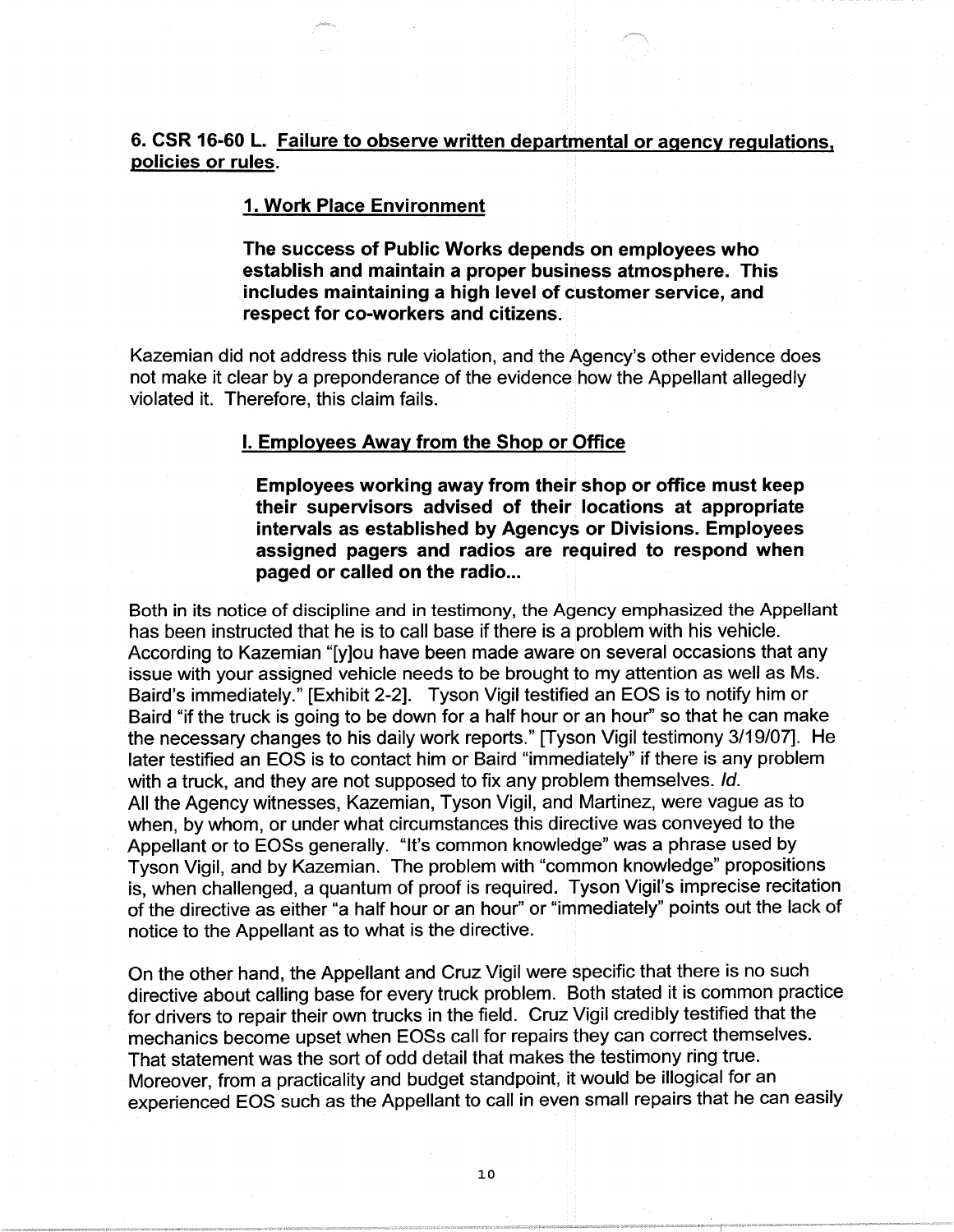fix himself. If the Agency intends for every vehicle problem to be resolved only by a mechanic, it is free to do so, but it did not prove it communicated such a directive to the Appellant by a preponderance of the evidence.

## **7. CSR 16-60 S. \* Unauthorized absence from work; or abuse of sick leave or other types of leave; or violation of any rules relating to any forms of leave defined in Rule 11 LEAVE.** \*[Although the Agency referred to this rule as 16-60 R, the rule was re-numbered to 16-60 S in June 2006].

Kazemian stated the two stops at 6828 Quincy were unauthorized absences in violation of this rule. [Kazemian testimony 4/3/07]. Even if the Appellant's actions were as alleged by the Agency, his actions fall outside the scope of this rule. During the 41 minute stop, Kazemian testified the Appellant's reconnoitering was outside the norm. Even if true, the Appellant was mis-performing an act within the scope of his employment rather than taking an absence from employment. As for the 1 hr. 24 minute stop, the Agency failed to prove the Appellant was not working on his truck or should not have been working on his truck. Either way, the Appellant's actions were within the scope of his employment rather than taken in the absence of it. The Agency did not claim abuse of leave. The Agency failed to prove the Appellant violated this rule.

## **D. DEGREE OF DISCIPLINE**

The purpose of discipline is to correct inappropriate behavior if possible. Appointing authorities must consider the employee's past record, severity of the offense, and the penalty most likely to achieve compliance with the rules. CSR § 16-20.

1. The Appellant's past record. The Appellant's disciplinary history is extensive, but baffling. As reported by the Agency in its Notice of Termination letter, the Appellant's disciplinary history for the past five years consists of the following chronology:

| <b>Date</b> | <b>Discipline</b>        | <b>Offense</b>       |
|-------------|--------------------------|----------------------|
| 9/5/02      | Written reprimand        | Vehicle accident     |
| 2/5/03      | <b>Verbal Warning</b>    | Unauthorized leave   |
| 4/30/03     | <b>Written Reprimand</b> | Unauthorized leave   |
| 8/12/04     | <b>Written Reprimand</b> | Unauthorized leave   |
| 10/07/04    | 14 day suspension        | Unauthorized leave   |
| 3/29/05     | <b>Verbal Warning</b>    | Out of Assigned Area |
| 10/26/05    | <b>Verbal Warning</b>    | Unauthorized leave   |
| 4/28/06     | <b>Verbal Warning</b>    | Out of Uniform       |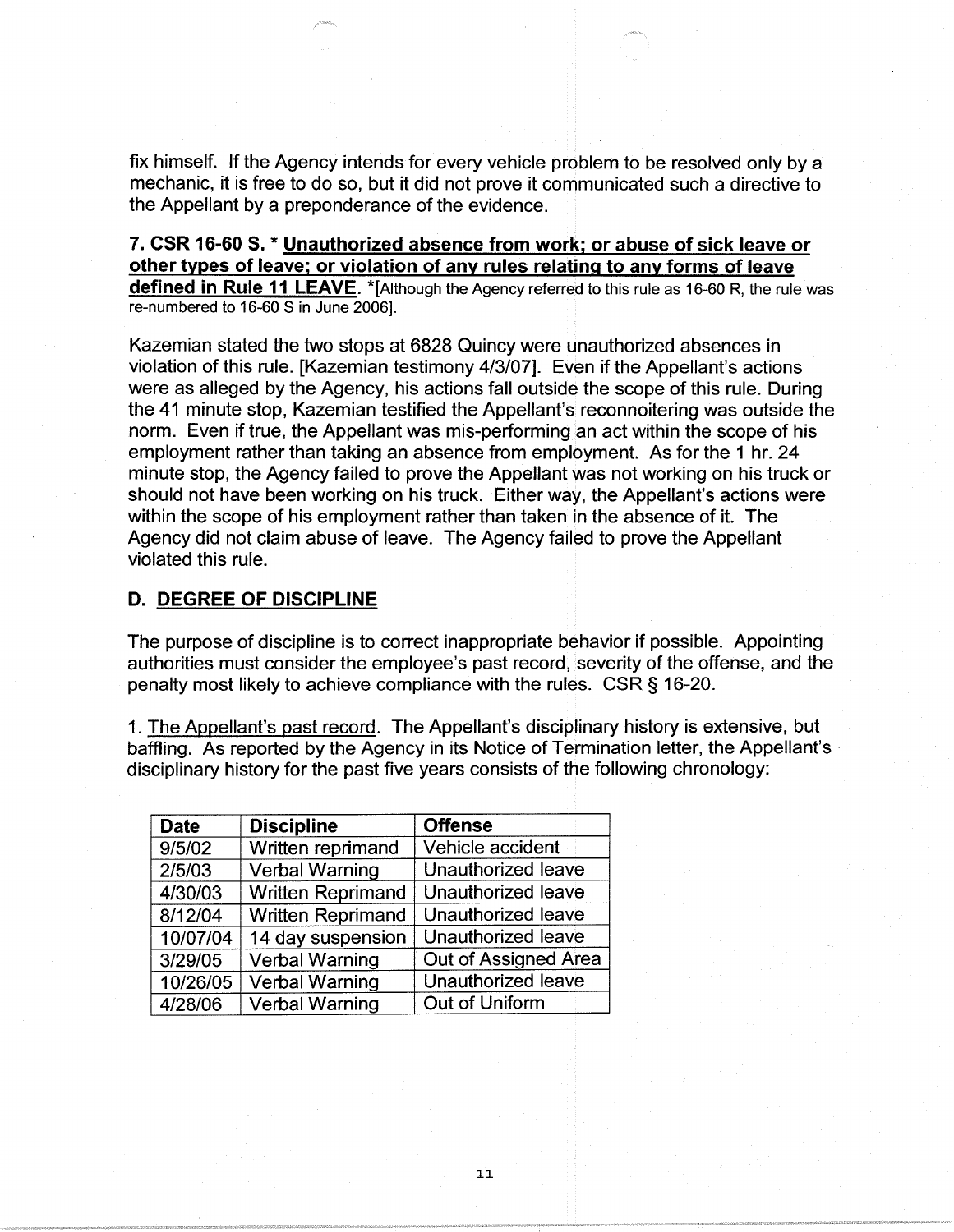A decision maker is not required to follow progressive discipline before deciding on an appropriate penalty. CSR 16-20, 16-50 A. 1, 3. However, where the Agency head states he considered the Appellant's disciplinary history before deciding on termination, and the progression of discipline is illogical on its face (here, the penalties for unauthorized leave progressed from verbal to written to suspension, but then regressed to a verbal warning), such history begs for some explanation.  $6$  None was forthcoming here. In addition, the evidence was silent as to whether any of the prior disciplinary actions involved dishonesty, and the Appellant's work performance history contained only "exceeds" or "meets expectations."

#### 2. The severity of alleged offenses.

The Agency emphasized its two most important findings were the Appellant's failure to clean catch basins assigned on December 6, and his filing a false report concerning the number of catch basins he cleaned. [Exhibit 2, Agency Opening Statement]. The consequence was a breach of trust in the accuracy of his daily reports that could not be repaired. [Kazemian testimony 4/3/07]. Due to the uncertainty of reporting CBs in the daily report, the basis for the Agency's principal claim is undermined. All that is left is the Appellant's dishonesty about the purpose of his 41 minute stop on December 6. Any act of dishonesty about an important work function is a serious matter. However, here the only proven loss was 41 minutes of work, since the basis for the Agency's principal claim - loss of trust in the Appellant's daily reports [Kazemian testimony] - was not borne out by the evidence.

Based upon the totality of the evidence, I find that the penalty of dismissal was not reasonably related to the seriousness of the only proven offense and did not adequately take into account the Appellant's past record. A review of recent cases involving termination shows termination was sustained in cases where the claims were substantially proven and the violations carried egregious consequences to the Agency or its mission, unlike the present case. 7

6 The disciplinary rule is governed by principles which include personal accountability, reasonableness and sound business practice. CSR 16 Purpose Statement. If a facially illogical progression of discipline remains unexplained, those principles invite doubt about the choice of discipline. 7 See, e.g. In re Ortega, CSA 81-06 (4/11/07) (termination sustained for a child support worker who lied about her relationship with the non-custodial father where the violation jeopardized the essence of the Agency's mission to insure proper child support is paid); In re Salemo, CSA 90-06 (2/27/07) (termination sustained for a court clerk who destroyed her own traffic ticket after soliciting another employee to assist her. This also was a direct violation of the Agency mission- to maintain the integrity of the judicial process); In re Padilla, CSA 45-04 (12/30/04) (termination justified for a supervisor in parking management who attempted to engage a subordinate to cover up his own parking tickets); In re Simpleman, CSA 31-06 (10/20/06) (termination sustained where a deputy sheriff had just finished serving a substantial suspension for dishonesty only one week before engaging in another incident substantially related to dishonesty, and the Sheriff's Department had recently placed heightened scrutiny over cases involving dishonesty of its deputies); In re Feltes, CSA 50-06 (11/24/06) (termination upheld where an employee who had supervisory responsibility over accounting, falsified official records, and lied to her supervisors over the course of the 2 ½ years in a premeditated pattern of false statements in an attempt to cover up a payroll clerk's dishonesty that resulted in financial impact to the City); compare In re Hernandez, CSA 03-06 (5/3/06) ("what this case boils down to is whether. .. firing someone is a reasonable action to take for calling a co-worker "babe" and saying "(your hair) is so soft." The Appellant had been ordered to desist using similar terms in prior incidents with other female co-workers. Dismissal modified to 30-day suspension); In re Freeman, CSA 75-04 (3/3/05) (Agency's principal claim of workplace violence not established for inadvertently hard slap to face where joshing was intended. Dismissal modified to 1-day suspension).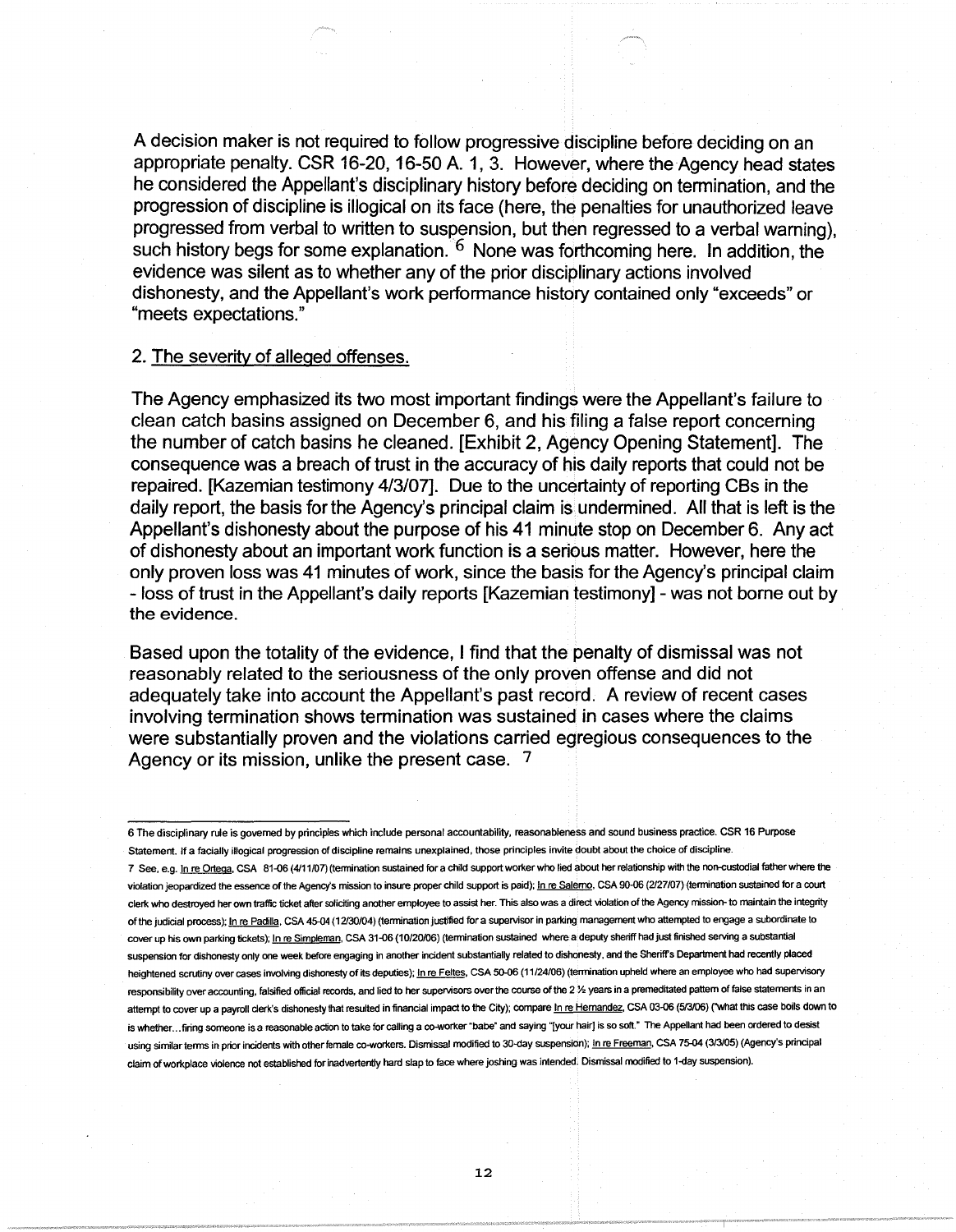### **V. CONCLUSIONS**

The Agency substantially failed to prove its claims against the Appellant. Part of the difficulty in this case was that neither the pre-disciplinary notice nor the notice of discipline provided much notice to the Appellant what facts the Agency was relying upon to find him in violation of the stated Career Service Rules. The dearth of information required speculation as to link between the statements of fact and the rule violations. The testimony at hearing did not help make those connections. For example, the notice of discipline, Exhibit 2-3, ominously reviewed the Appellant's failure to call in on December 5. Was discipline assessed in part due to a failure to call in on December 5? At hearing, the Agency briefly asked the Appellant to review the log for December 4 and 5 then dropped the matter. Kazemian did not refer to December 5 at all in listing the reasons for having assessed discipline. [Kazemian testimony]. So, was the Appellant's failure to call in on December 5 a basis for discipline? I cannot conclude that it was by a preponderance of the evidence.

Another example of the Agency's failure to connect the dots is the Agency's extensive discussion, both in its notices [see Exhibit 2-1 through 2-3], and at hearing [see Tyson Vigil, Martinez, Kazemian testimony], regarding the Appellant's failure to call base. Was this considered a basis for discipline? What about the 41 minute stop referenced at Exhibit 2-3 and in hearing? Was the failure to call in that stop also considered a rule violation? If so, then which rule? The only cited rule that might be relevant is CSR 16-60 L, which, in turn, cites a department regulation requiring employees to "keep their supervisors advised of their locations at appropriate intervals as established by Agencies/Divisions." Did the Agency consider the Appellant's failure to call in his truck problems on December 6 a violation of his obligation to call in "at appropriate intervals?" If so what were the "appropriate intervals?" The Agency was silent on this important point. If the connection was made, it was so opaque as to become speculative. Where an agency's factual proof of a rule violation is so vague it requires the hearing officer to speculate as to the intended nexus, no violation may be found. To rule otherwise would require the hearing officer to assume a disciplinarian's cloak, in violation of his obligation to remain neutral.

The weakest link in the Agency's case is its dearth of written requirements upon which it based its discipline: the definition of what is a "completed" or "cleaned" CB, the requirement to call base immediately upon discovering a critical equipment problem. A problem of proof arises when unwritten requirements become subject to conflicting understanding and execution of the requirements. For example, the Agency stated that according to the Appellant, he cleaned 23 CBs in 14 minutes, the time the vacuum was running. According to the Agency's assumptions, this means the Appellant cleaned one CB at an average rate of 1.6 minutes each, a rate the Agency states is impossible. The problem is not the arithmetic, but the assumptions behind it. For example, what should the number reflect that an EOS writes next to "CB" in Exhibit 8-1? The Agency believes the Appellant's "23" means he avows having cleaned and lifted each of the 23 grates, cleaned the frame which holds the grate, and cleaned and vacuumed inside the basin, breaking up by hand any frozen debris. Nowhere is this procedure written, and credible witnesses provided conflicting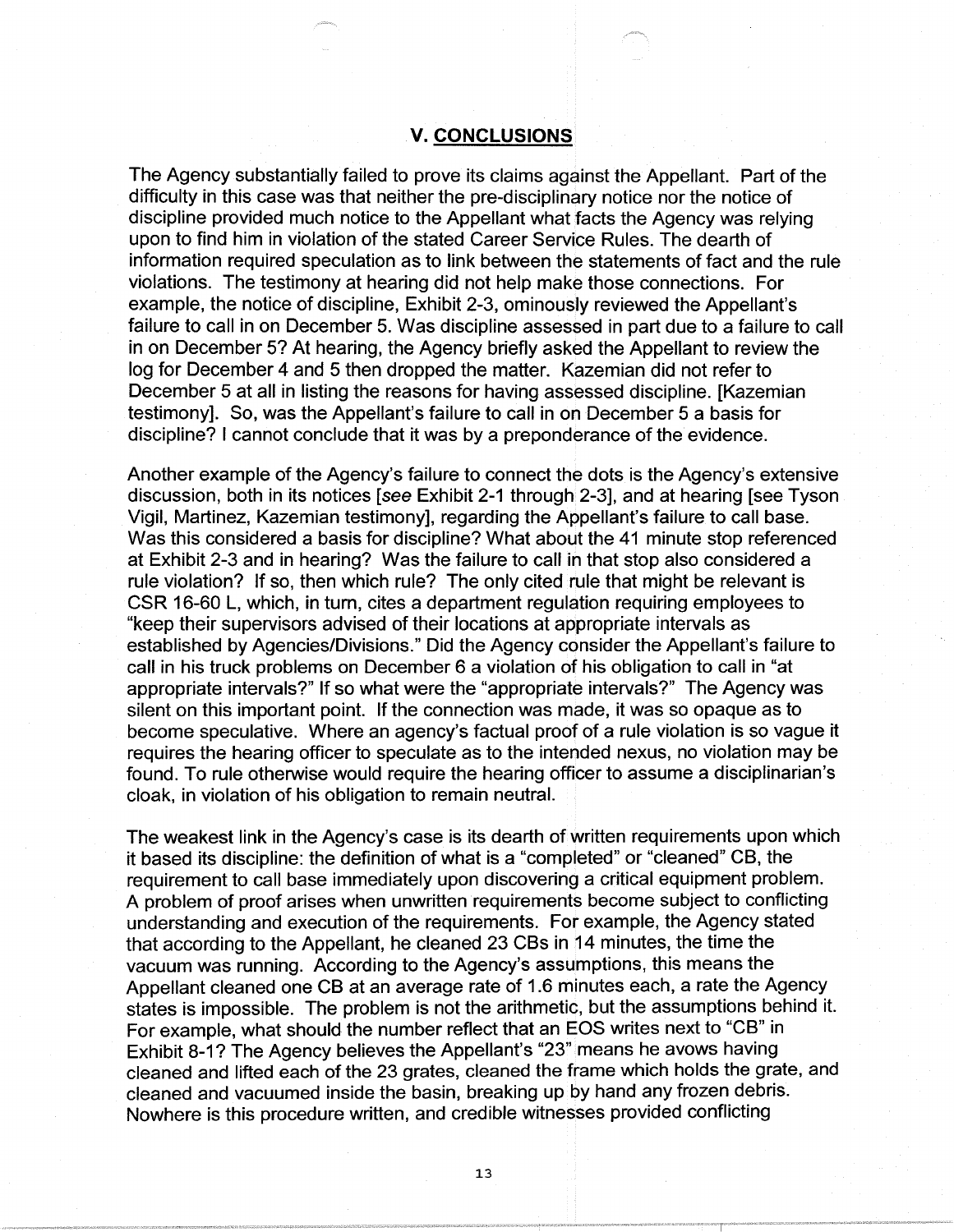testimony about what is the standard. What if the CB is already clean due to a recent heavy rain? Tyson Vigil said it must be cleaned anyway before counting it. An agency may establish any reasonable regulation by fiat. Thus, even if logic dictates not to reclean an already-clean CB, the Agency may impose such a requirement, but the Agency did not prove there is such a requirement by a preponderance of the evidence. Based upon the evidence presented, the argument could be made equally for either method of accounting and testimony was conflicting as to whether there is a standard method for counting.

In another example of the Agency's questionable assumptions, the Agency declared each CB requires at least 4-5 minutes cleaning. [Tyson Vigil, Kazemian testimony]. The Agency assumes the process is strictly a two-man, cumbersome job, as one person cannot safely lift a grate himself. The Appellant credibly testified he can easily lift a grate himself while carrying the vacuum hose over his shoulder. Indeed, Abeyta credibly testified he frequently observed the Appellant do so. Then, the Agency claimed such a one-man practice would violate safety rules, but provided no support for its claim. Moreover, when the Agency challenged the Appellant to lift a grate it brought to hearing, and the Appellant replied he'd be glad to, the Agency backed off its proposed demonstration. I infer from that exchange that the Appellant likely was capable of lifting a grate himself, the consequence of which might be to conserve time over a 2-man maneuver. Here, also, the Agency is well-within its authority to require any reasonable cleaning method it chooses, but it failed to prove it communicated such a requirement.

#### **VI. ORDER**

The Agency's dismissal of the Appellant on January 9, 2007, is modified. The Appellant shall serve a 30-day suspension nunc pro tunc January 9, 2007. The Agency is ordered to reinstate the Appellant to the position he occupied before his dismissal, and to restore his pay and benefits nunc pro tunc January 9, 2007.

DONE on May 15, 2007.

<u>a. Plash-</u>

Bruce A. Plotkin Hearing Officer Career Service Board

S:\Share\hearings\Cases\ Encinias, John 02-07\Decision.doc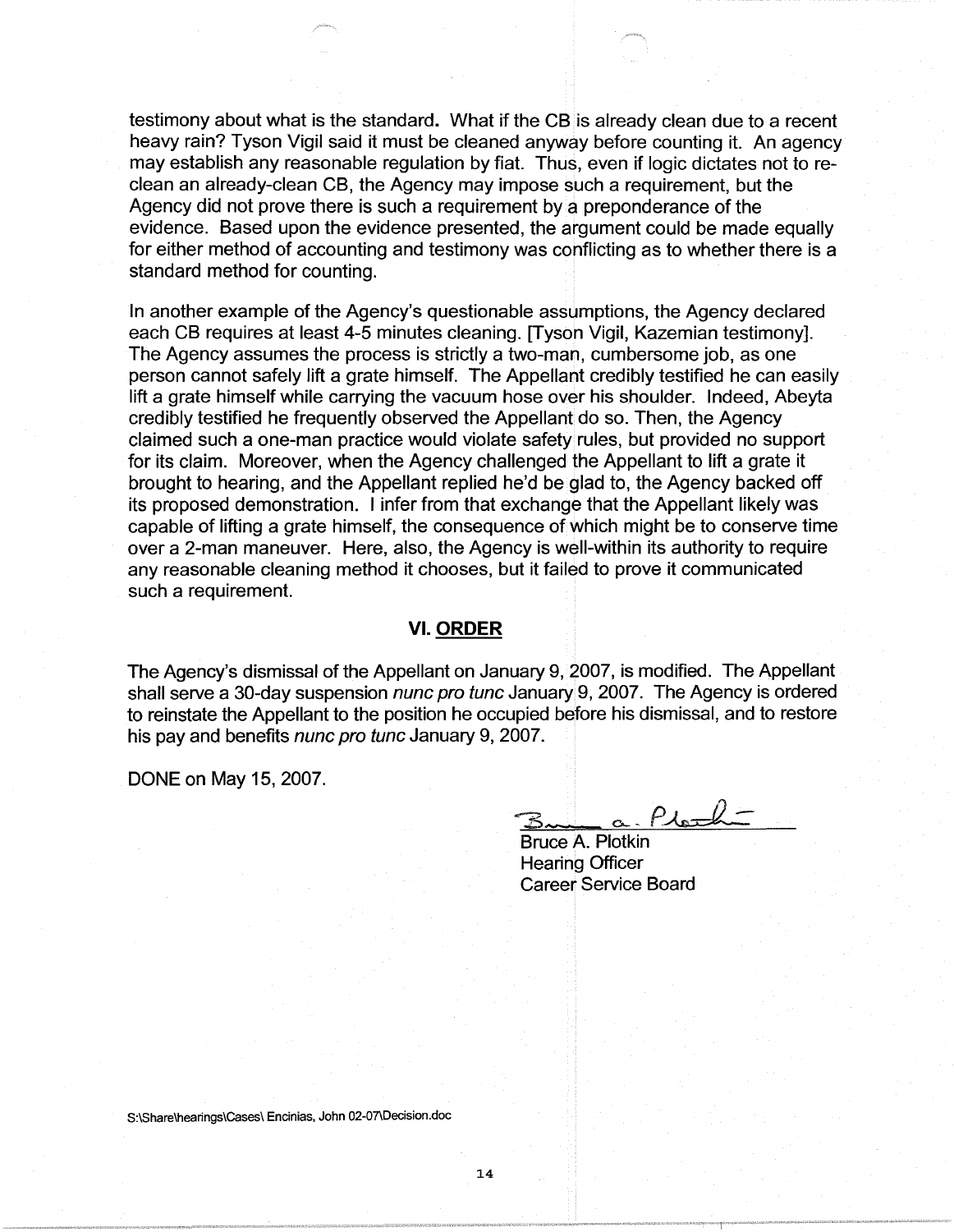# **NOTICE OF RIGHT TO FILE PETITION FOR REVIEW**

A party may petition the Career Service Board for review of this decision, in accordance with the requirements of CSR§ 19-60 et seq., within fifteen calendar days after the date of mailing of the Hearing Officer's decision The Career Service Rules are available at www.denvergov.org/csa/career service rules.

All petitions for review must be filed by mail, hand delivery, or fax as follows:

### BY MAIL OR PERSONAL DELIVERY:

Career Service Board c/o Employee Relations 201 W. Colfax Avenue, Dept. 412 Denver CO 80202

BY FAX: (720) 913-5720. Fax transmissions of more than ten pages will not be accepted.